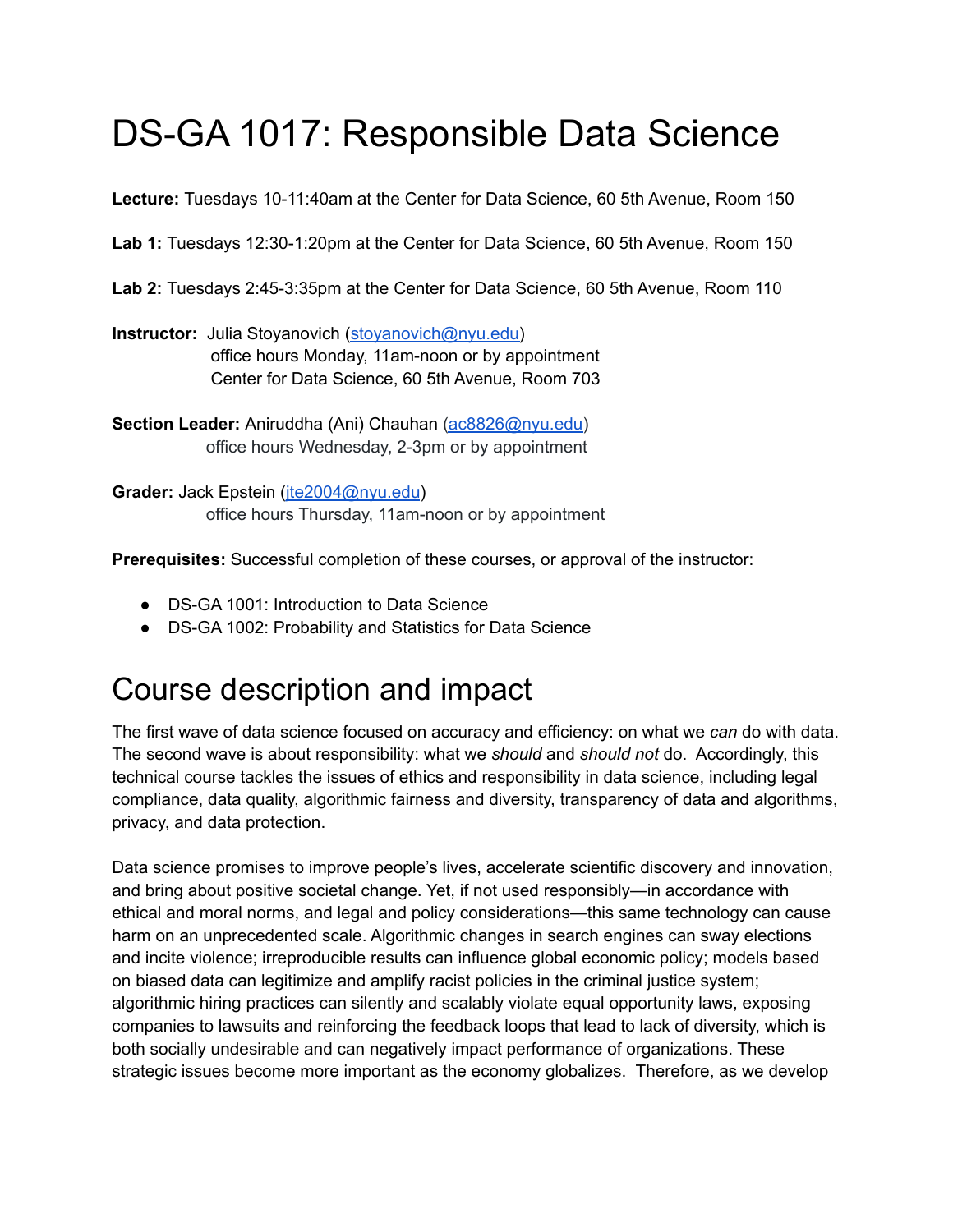and deploy data science methods, we are compelled to think about the effects these methods have on individuals, population groups, and on society at large.

The European Union recently enacted the General Data Protection Regulation (GDPR) that mandates legal protections of data subjects on the part of government entities and companies that employ algorithms and data to make decisions. The US is following suit with a plethora of local efforts, including a recently passed algorithmic transparency law in New York City that applies to City agencies. These legal frameworks, and many others that will soon follow, compel us to develop skills and acquire methodologies for operationalizing responsibility.

The course has four modules: (1) Fairness; (2) Data Science Lifecycle; (3); Data Protection; and (4) Transparency and Interpretability. An important feature of this course is its holistic treatment of the data science lifecycle, beginning with data discovery and acquisition, through data cleaning, integration, querying, analysis, and result interpretation. For example, when considering fairness and diversity in hiring and college admissions, we will be looking at how the data was collected, cleaned and otherwise pre-processed, before analyzing the fairness of a particular classification or ranking method.

## Learning objectives

After successfully completing the course, students are able to:

- Construct an end-to-end case study that illustrates the role of data science in society.
- Explain the ethical and/or legal constraints in the collection and sharing of data according to a framework of the student's choice.
- Implement a computer program that applies anonymization and privacy techniques to a dataset, and explain the trade-offs with utility.
- Articulate the differences between various interpretations of algorithmic fairness, and relate these interpretations to the points of view of different stakeholders.
- Implement a computer program that audits a black-box classifier.

## Topics covered

The course is structured into a sequence of lectures and accompanying assignments.

The assignment consists of labs, homeworks, and a course project:

- Labs are short exercises done in class and submitted in class.
- Homework assignments are longer exercises designed to take one to two weeks to complete.
- The course project is designed to take three weeks to complete.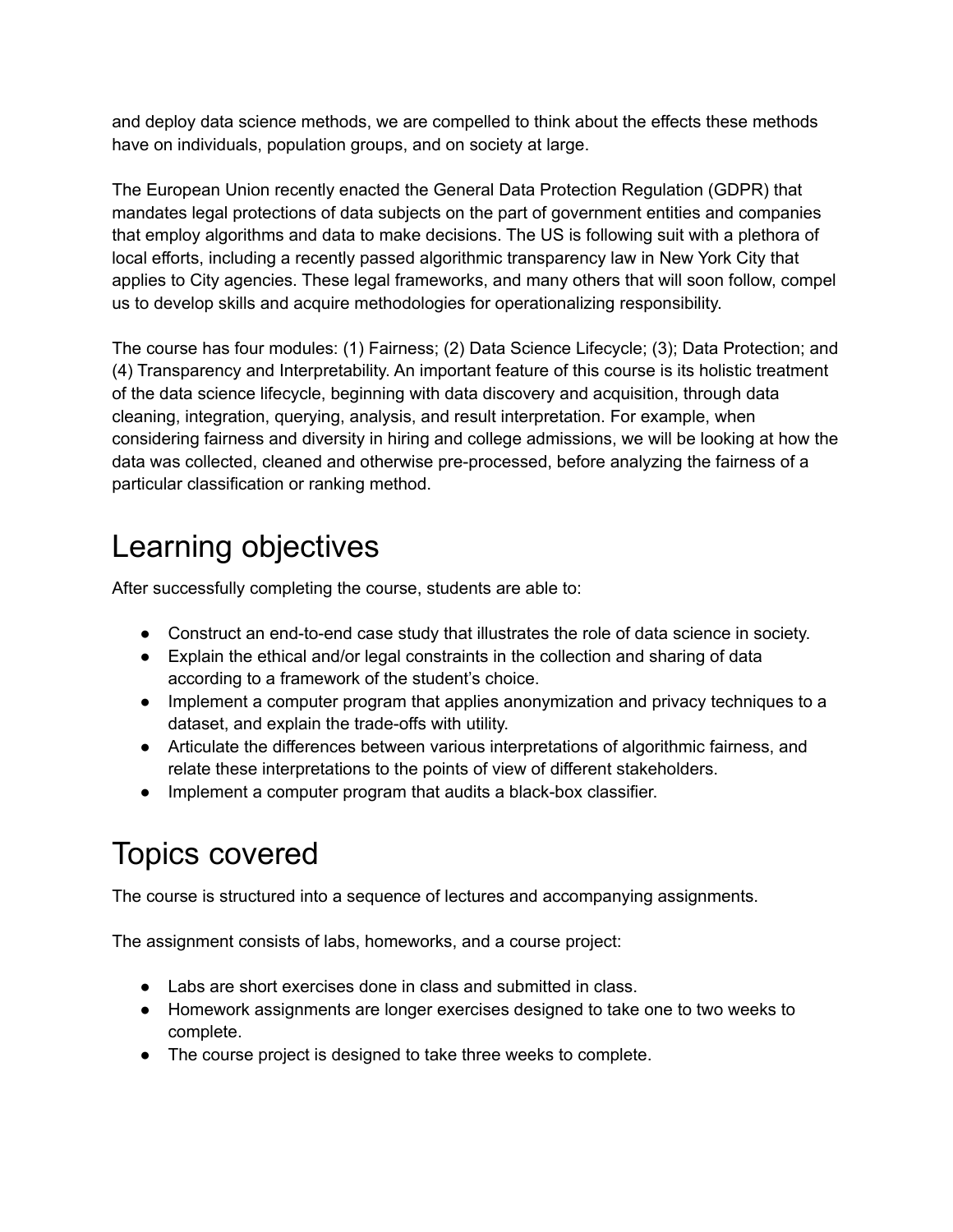This course uses the python programming language. All labs and homework assignments are expected to be formulated as notebooks in Google [Colaboratory.](https://colab.research.google.com/notebooks/intro.ipynb)

While none of the homeworks are stand-alone writing assignments, writing is embedded in the homeworks. During the homeworks, students write computer programs and provide short essays on the interpretation of the data and the implications for the data around some decision or problem that the data informs. The writing length would typically be one to two pages for these essays.

This course does not have a required textbook. Each topic will be accompanied by required reading, as listed in the weekly schedule. In some cases, expert-level technical research papers are listed as assigned reading.

**Weekly topics and reading** are posted on the course [website](https://dataresponsibly.github.io/rds/).

#### Course assessment

All assignments (labs and homeworks) must be entirely the student's own submissions. Any sharing or copying of assignments is considered cheating and will result in an F in the course. A second cheating incident will result in a one-semester suspension from the program.

Students accumulate up to 100 points during the course:

- **Labs: 10 labs x 1 points per lab = 10 points.** Attend 10 labs for full credit.
- **Homeworks: 3 homeworks x 10 points per homework = 30 points.** Homeworks are assigned on Monday in class, and due before class, at 10am on a Monday. Homeworks must be submitted on time. If a homework is submitted late, the student will receive no credit. Each student can make use of 2 additional days for late homework submission. If a late day is used, it is used in full. That is, if a student submits homework 2 hours late, this counts as a full day.
- **Project: 30 points.**
- **● Final exam: 30 points.**

Grades will be determined using this scale:

| l Grade in Course | <b>Points Earned</b> |
|-------------------|----------------------|
| А                 | $94 - 100$           |
| A-                | $90 - 93$            |
| В+                | $87 - 89$            |
| B                 | $84 - 86$            |
|                   | $80 - 83$            |